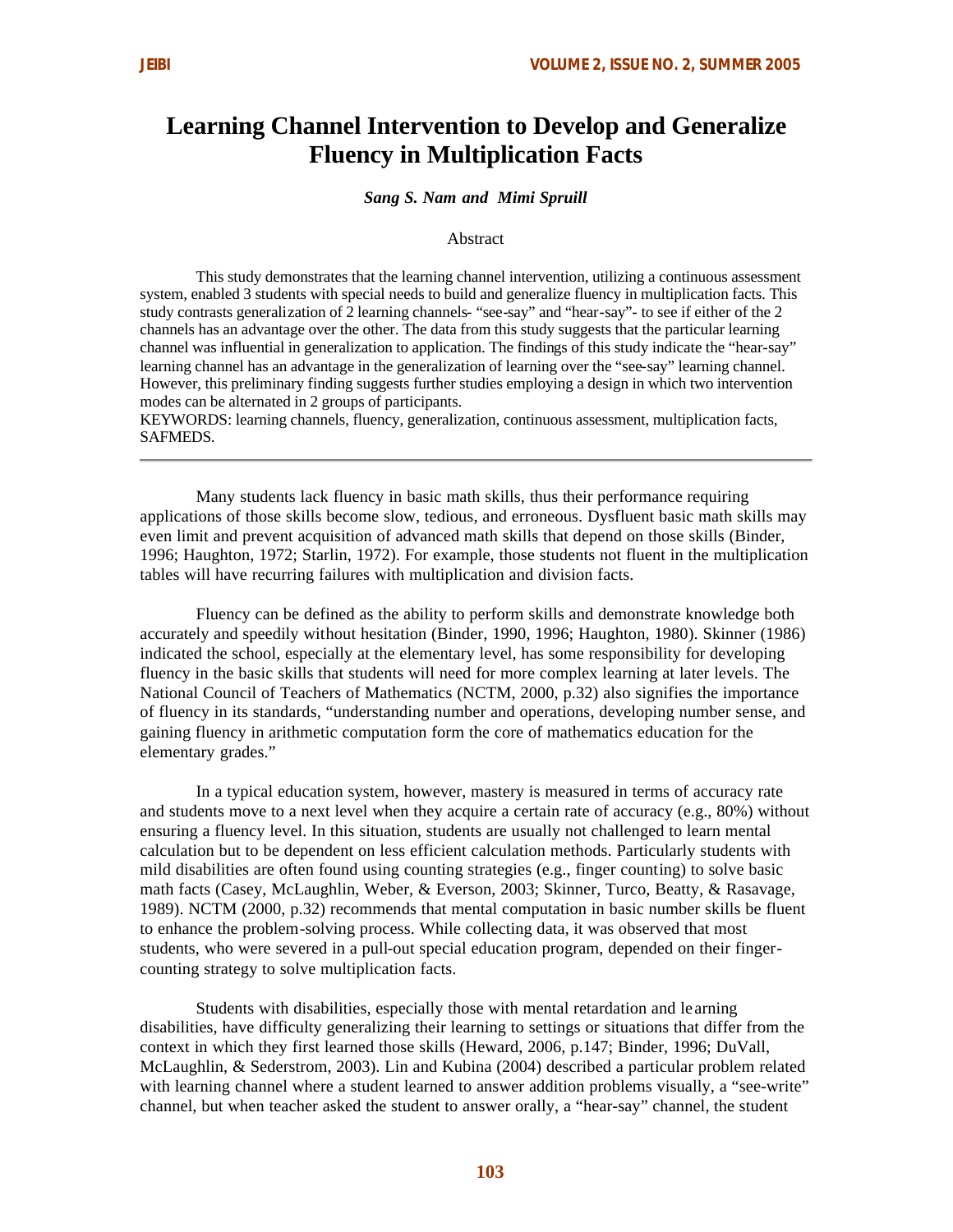could not respond correctly. Such transfer or generalization of learning can be improved with a specific intervention involving ongoing measurements monitoring how students are making progress in one channel and how they transfer the learning to other learning channels.

A learning channel represents the "input" sensory modality involved with a stimulus and the "output" sensory modality or behavior contained in the response (Haughton, 1980; Lindsley, 1998, p.181). One advantage of using learning channels is to provide precise information about how learners learn and respond in terms of input and output sensory modality (Haughton, 1980; Lindsley, 1998; Lin & Kubina, 2004).

In math curriculum, the learning channels, "see-say," "see-write," "hear-say," and "hearwrite" are the ones utilized most often in the classroom (Binder, 1996). Unfortunately, in most classrooms, students are instructed in a see-say or a hear-say learning channel, but then they are required to demonstrate learning through another channel. Often students are asked to read a multiplication fact on paper and expected to write the answer, a see-write learning channel. Little is known about how well students generalize learning when the channel for assessment is different from the channel of instruction. It is also unknown if any one learning channel has an advantage over other channels for generalization of learning.

A learning channel intervention, utilizing a continuous assessment system of response to instruction, was implemented to help students with special needs in the development and generalization of their fluency in multiplication facts. This study examined generalization of two learning channels- "see-say" and "hear-say"- to see if either of the two channels has an advantage over the other.

#### Method

#### *Participants*

The participants of this study were three students with special needs served in a resource/pull-out special education program. A pre-test was given to each of the six children initially recommended for the study to determine their proficiency with multiplication tables. The three students who scored less than 80% accuracy or took more than 2 minutes to complete any of the multiplication tables were selected for the study.

Rick is an 11-year-old male in 4<sup>th</sup> grade. According to the Stanford-Binet Intelligence Scales, he has an IQ of 64 and qualifies for services under the exceptionality of mental retardation. His teachers describe him as weak in both visual and auditory memory and as having difficulty in remembering learned information. Rick specifically demonstrated difficulty in performing multiplication tables while in class.

Jamie is a 10-year-old female in the  $3<sup>rd</sup>$  grade. She has an IO of 70 using the Stanford-Binet Intelligence Scales. She has been identified as a student with a specific learning disability in the areas of reading, writing, spelling, and math. She displays difficulty in learning and remembering basic math facts.

The last student is Lenny, a 12-year old male in the  $4<sup>th</sup>$  grade. The school system has identified him as having a primary exceptionality of mental retardation and a secondary disability of emotional behavior disorder. According to the Stanford-Binet Intelligence Scales, he has an IQ of 68. His records indicate that his math skills are on 3rd grade level, but he is struggling to learn the multiplication facts. He has a tendency to do his work fast but he makes a lot of mistakes.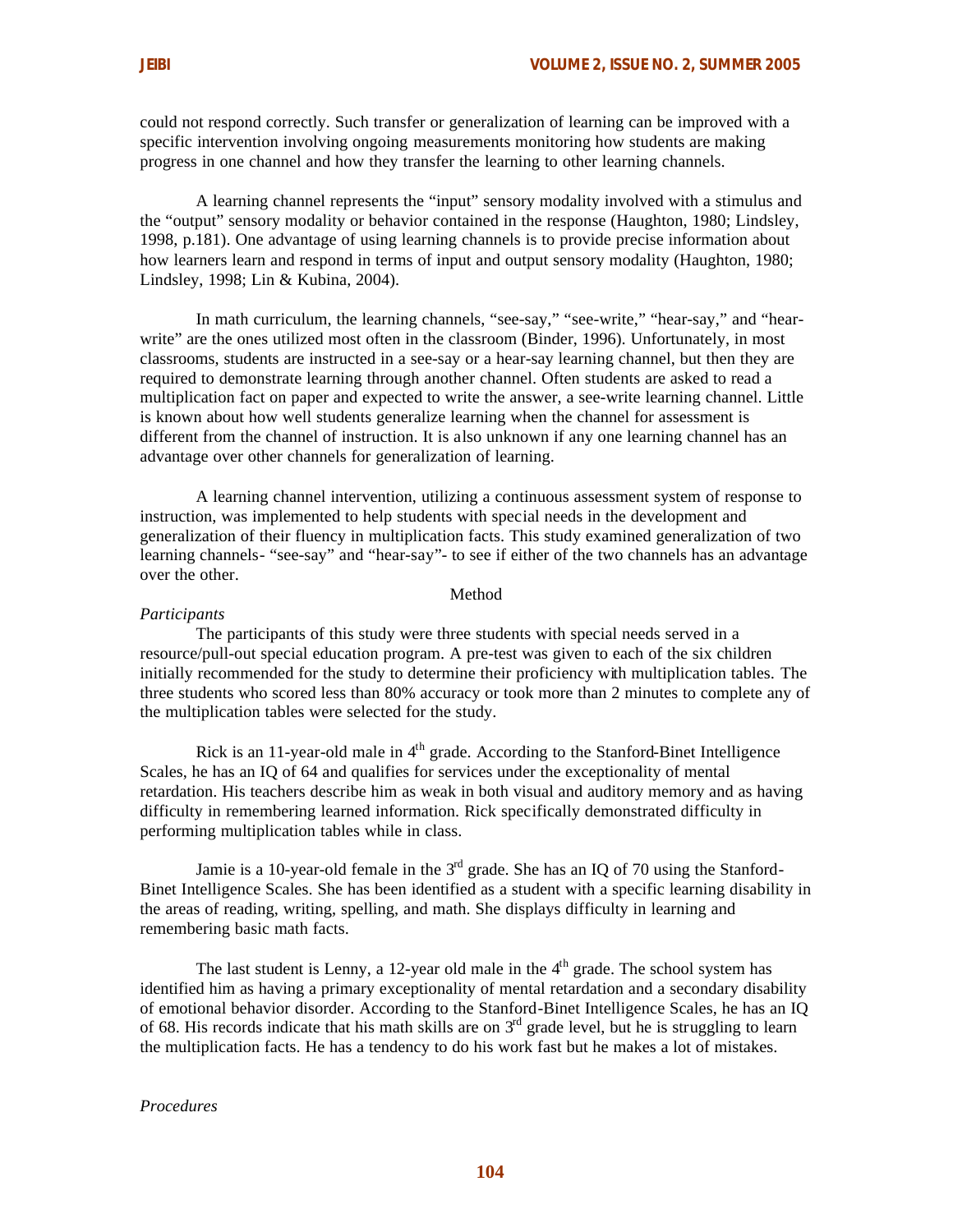The procedures of this study were decided by student response during the intervention and not predetermined by the researchers. The students' response to instruction was monitored through daily charting of individual performance and written tests. The procedures resulted in the following sequence: a pre-test, see-say intervention, post-test #1, hear-say intervention, post-test #2, and a follow-up test.

# *Pre-Test*

A pre-test was given to the students the day before introducing the learning channel intervention to examine the effects of the intervention on the post-tests. The pre-test also determined the participants' proficiency level with the multiplication tables included for the intervention. A pre-test consisted of five sheets, one each for the 2, 3, 4, 5, and 6 multiplication tables. Each sheet contained 20 single-digit multiplication questions for each of the multiplication tables.

#### *See-Say Channel Intervention*

The see-say channel intervention involved the SAFMEDS strategy that has been effective in building accurate and fluent performance in basic academic skills with diverse populations (Byrnes, Macfarlane, Young, & West, 1990; Casey et al., 2003; Eshleman, 2000; Johnson & Layng, 1992, 1994). Dr. Ogden Lindsley developed the SAFMEDS strategy in the 1970's and 1980's. The acronym, SAFMEDS, stands for "Say All Fast a Minute Every Day Shuffle". Since students' performance is measured in a brief timed session (30 seconds or 1 minute), SAFMEDS facilitates the collection and analysis of daily performance data, which gives the teacher immediate feedback on the effectiveness of instruction (Byrnes, et al, 1990).

The day after the pre-test, the first author began the see-say channel intervention with the students. The instruction was conducted three times a week in a resource classroom used for pullout special education services. These were individualized, one-on-one sessions that lasted about 20 minutes. The multiplication facts were divided into two phases of learning. During phase 1, students worked on the facts of the 3, 4, and 5 multiplication tables. The times 2 multiplication table was not included in the intervention because all participants showed a proficient level of performance on it. During phase 2, students worked on the facts of the 4, 5, and 6 multiplication tables. Phase 2 was introduced after students achieved a goal fluency with the 3, 4, and 5 multiplication tables. The goal fluency for the see-say learning channel was defined as answering 30 facts correctly in 1 minute.

During phase 1 and 2 of the intervention period, the students practiced the cards in the see-say channel. This means that the students "see" the question on the front side and "say" aloud the answer on the back of the card. Then they turn the card to check the answer he or she just said.

During the practice session the students received three timed tests. In the timed tests, the student held a whole stack of 30 cards (i.e., mixing the 3's, 4's and 5's) and moved through them as fast as he could, but only for 1 minute. The performance was recorded in terms of "correctly read cards," "error/skipped cards," and "total cards read" out of the 30 cards. The timed test was administered at the beginning, at about half way through, and at the end of the session. Since three timed tests were given each session, the median score was used for graph data entry.

# *Hear-Say Channel Intervention*

After the completion of the see-say learning intervention and followed by a post-test, the researcher introduced a learning channel of "hear-say" to the students. In this learning channel, students were encouraged to use their "memory" capacity where hearing of questions served as

**105**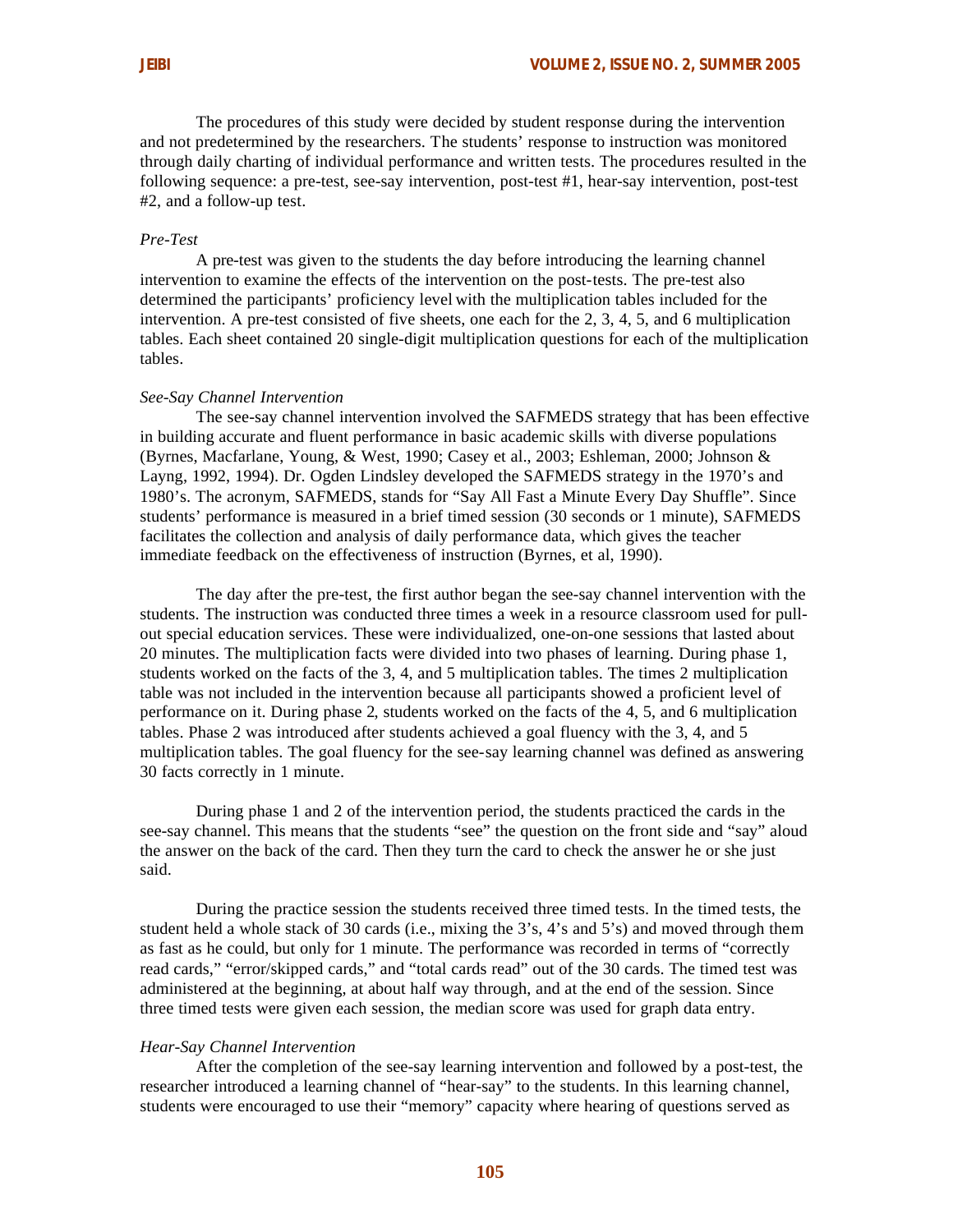auditory prompts to say the answers. The students were encouraged to respond quickly when they heard the question. If they hesitated more than 3 seconds to a question, the researcher said the answer and moved to next fact. This is in contrast to the see-say channel, where they saw the question, responded orally, and received the feedback visually. The goal fluency for the hear-say



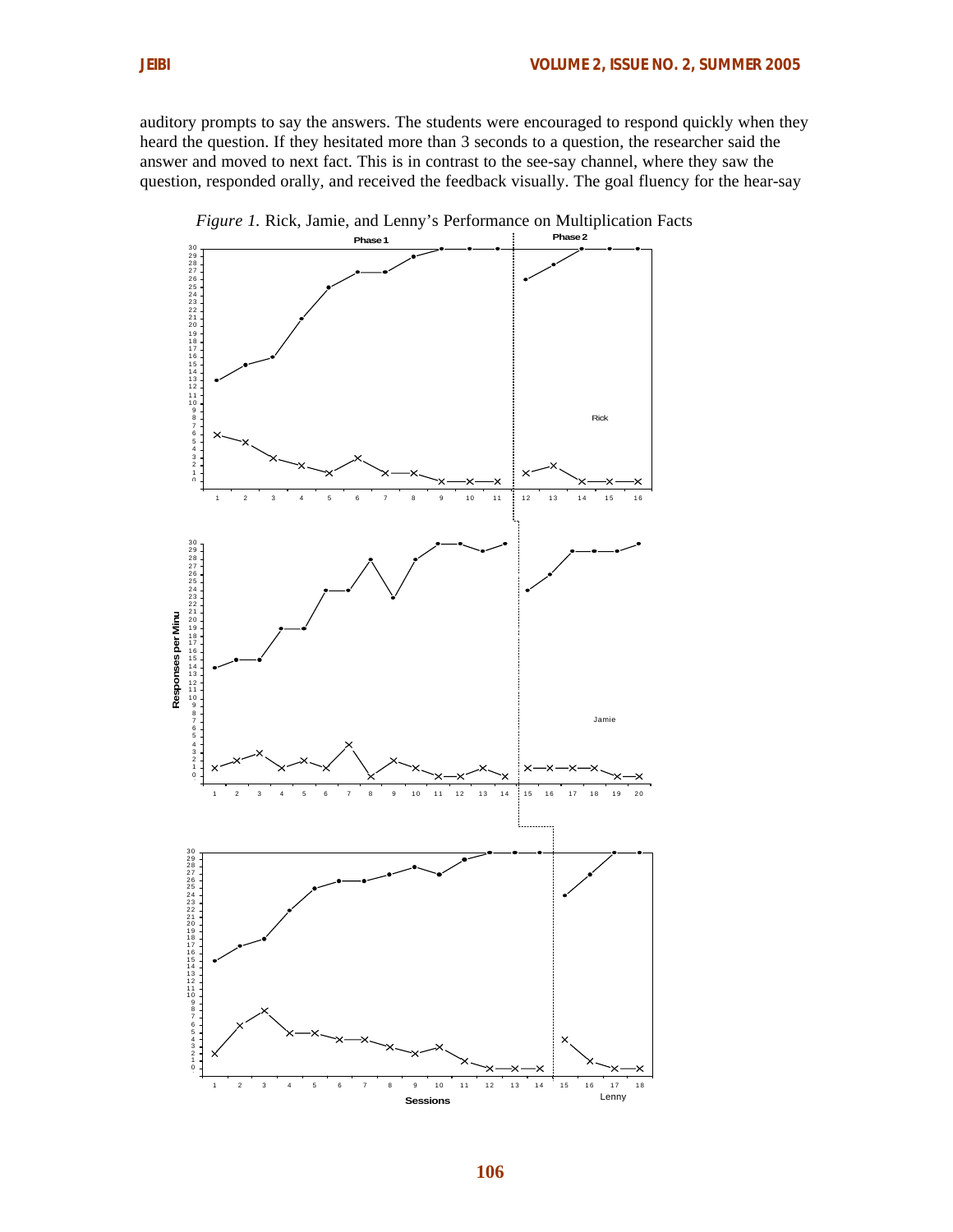learning channel was defined as answering 30 facts correctly within 3 seconds to each fact. The intervention continued until each student reached the goal fluency.

## *Post-Tests*

Two post-tests were administered in the study. The first post-test was given to the students upon the completion of the see-say intervention and the second one was given once they completed the hear-say intervention.

The post-test contained the same sheets as the pre-test, one each for the 3, 4, 5, and 6 multiplication tables. Students were not allowed to use any assistance, such as a multiplication chart to complete the pre- or post-test. Both tests were given in a paper/pencil format or in the see-write learning channel. This see-write channel was used because it is the same mode of assessment used by the school district to decide end-of-year promotion for students.

Results

#### *See-Say Learning Channel Intervention*

After receiving 9-12 sessions of the see-say channel intervention, the three students reached the goal fluency of phase 1 (answer 30 cards correctly in 1 minute). They achieved the goal fluency of phase 2 after receiving an additional 3-6 sessions. Individual student's performance on timed tests was recorded on a line graph and presented in Figure 1.

The first graph represents Rick's performance. Rick reached the goal fluency for phase 1 in 9 intervention sessions. During the first session, he answered 13 cards correctly and 6 cards incorrectly. By the  $9<sup>th</sup>$  session, he attained the goal fluency and maintained it for two more sessions. As phase 2 was introduced, his accuracy and speed dropped (26 corrects, 27 total). This occurred as the 10 facts of the 3 multiplication table were dropped, and the10 new facts of the 6 multiplication table were added to the stack. He had difficulty with 4-5 cards from the newly introduced 6 multiplication table. He went on to recover the goal fluency with three additional sessions.

The second graph shows Jamie's performance. She achieved the goal fluency after receiving 11 intervention sessions. She showed some regression at session 9, and again at session 13.

The last graph shows Lenny's performance. He reached the goal fluency of phase 1 with 12 intervention sessions. In phase 2, he regained his goal fluency with 3 additional sessions. The phase 2 period functioned as a baseline to check for effects of any uncontrolled variables. When the new cards were first introduced in phase 2, the accuracy and speed rates of the students decreased (accuracy alone 13%-20%).

#### *Format Change*

The SAFMEDS cards that students used for the see-say learning channel contained math facts in a horizontal format (e.g.,  $3X4=12$ ). After they attained the goal fluency in the horizontal format, they were tested on the facts in a vertical format. One student had a particularly difficult time reading facts in a vertical format. In Jamie's case, her performance decreased by 30% when the format changed. Another student, Lenny, however did not show any difficulty converting between the two formats. Rick made mistakes on 1-2 cards when the vertical format was introduced.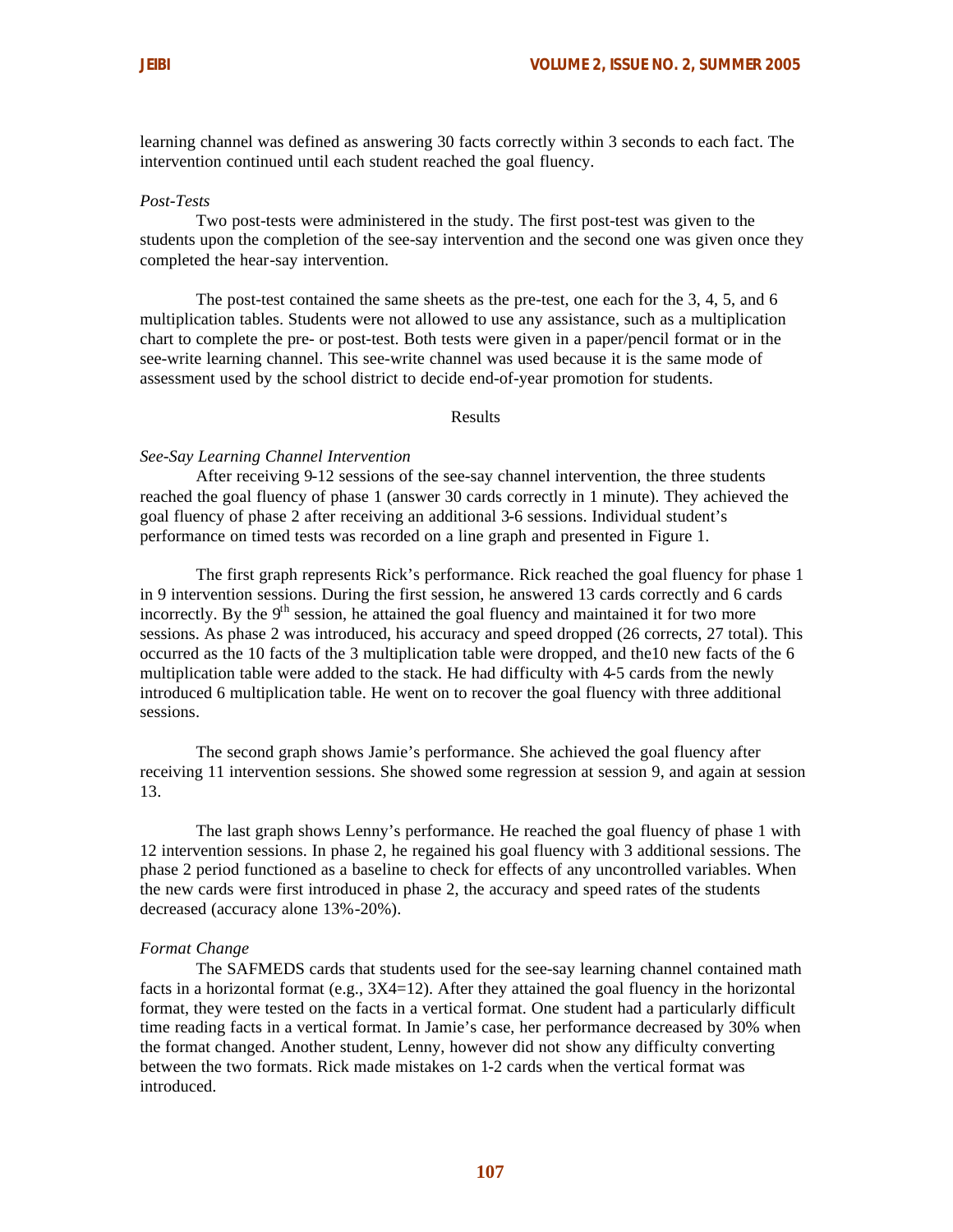#### *Pre-Test*

Table 1 shows the test score for each of the multiplication tables and the time taken for each student to complete the pre-test.

# Table 1

# *Pre-and Post-Test Results*

|       |              | Facts of 3 |        | Facts of 4 |        | Facts of 5 |             | Facts of 6     |       |
|-------|--------------|------------|--------|------------|--------|------------|-------------|----------------|-------|
|       |              | Score      | Time   | Score      | Time   | Score      | Time        | Score          | Time  |
| Rick  | Pre-test     | 6          | 1'05"  | 3          | 2'15"  | 3          | 1'20''      | $\overline{4}$ | 50"   |
|       | Post-test #2 | 20         | 40"    | 20         | 59"    | 20         | 1'06"       | 20             | 1'31" |
| Jamie | Pre-test     | 20         | 1'50'' | 17         | 1'50"  | 20         | 58"         | 20             | 2'15" |
|       | Post-test #2 | 20         | 1'23'' | 20         | 1'07'' | 20         | 56"         | 20             | 1'13" |
| Lenny | Pre-test     | 19         | 1'57'' | 13         | 1'34"  | 20         | $1^{\circ}$ | 13             | 1'36" |
|       | Post-test #2 | 20         | 31"    | 20         | 35"    | 20         | 50"         | 20             | 59"   |

' denotes minute; " denotes second

Student competency level on the pre-test varied individually. Rick started this program with a lower competency level than the other two students. He scored 30% on 3's facts (6 out of 20 questions); 15% on 4's facts (3 out of 20); 15% on 5's facts (3 out of 20); 20 % on 6's facts (4 out of 20). All three students, however, were found using their fingers for computation. Jamie was particularly dependent on the finger-counting strategy for the 3, 4, and 6 times facts.

# *Post-Test #1*

Upon the completion of the see-say learning intervention, the first post-test was administered. It was unexpected to see that there was no difference between the pre-test and the first post-test scores. The three students' scores on the first post-test were the same or a little less than that of the pre-test.

#### *Performance during Hear-Say Channel Intervention*

The students' performance during the hear-say learning intervention was also monitored. For the first test in the hear-say channel, Rick's accuracy rate decreased by 47% compared to his rate in the see-say intervention. Jamie's accuracy rate also decreased by 20%. In contrast, Lenny was the least affected among the three students. He had difficulty with only 1-2 facts. Rick and Jamie both received five sessions of the hear-say intervention to master the same facts as learned in the see-say learning channel. Lenny became fluent in this mode by the end of the first session.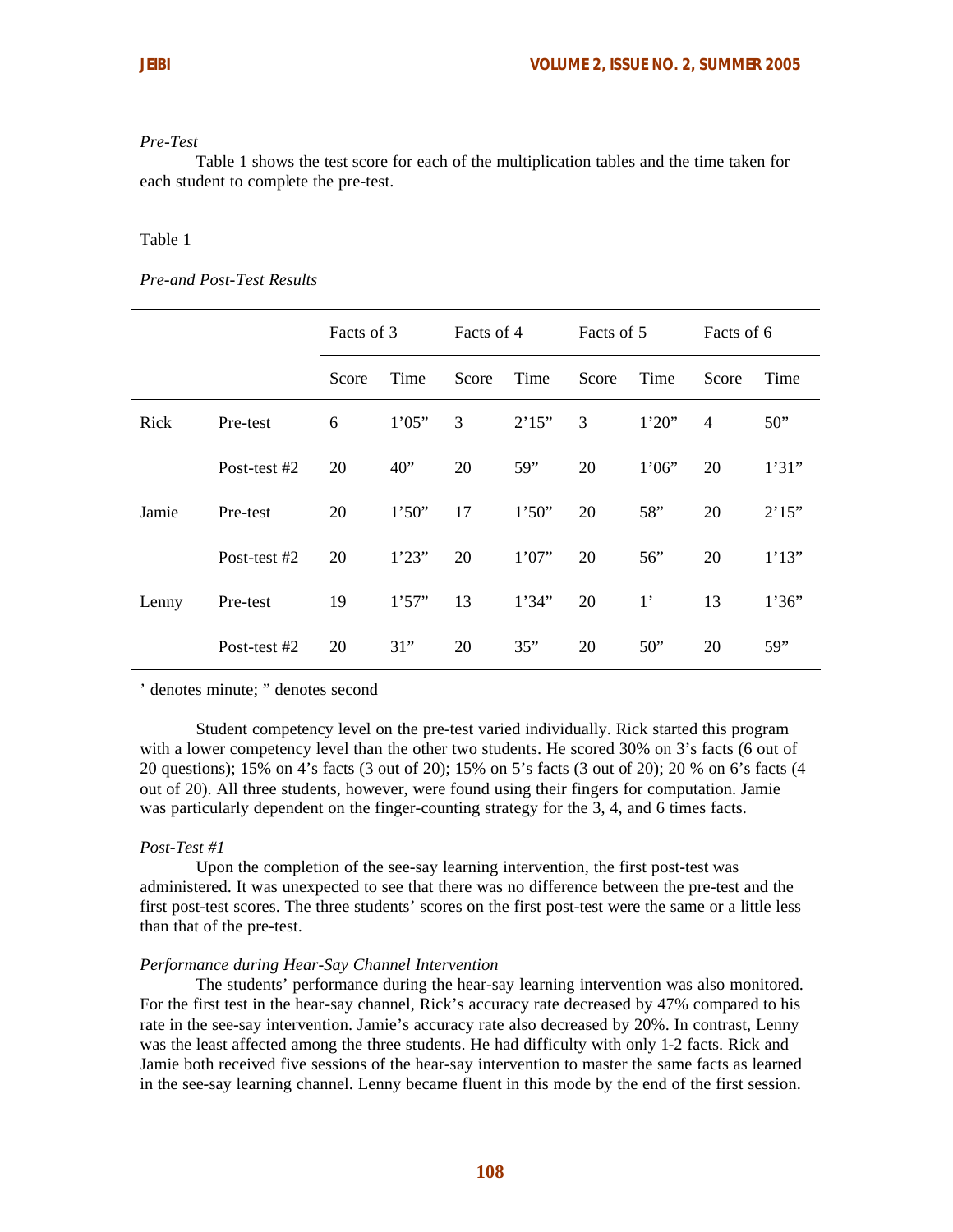#### *Post-Test #2*

Upon the students reaching the goal fluency for the hear-say learning channel, the second post-test was administered. The post-test results are presented in Table 1. All three students made gains in their accuracy and speed in comparison with their performance on the pre-test. Rick improved his accuracy rate by 500%. Lenny improved his speed rate and reduced his error rate. Jamie made gains in her speed rate. The most visible difference was that the students no longer relied on their finger-counting method.

#### Findings and Implications

The results of this study demonstrate that the learning channel intervention with continuous response to instruction assessment, enabled students with special needs to build and generalize fluency in multiplication facts. This study investigated how students with special needs transfer their fluent performance from one channel to another channel. The results from this study indicate that the students' fluent performance on the multiplication facts acquired through the seesay learning channel had no effect on their see-write channel test performance. In contrast, after the students learned the same information in the hear-say learning channel, they did improve their performance on the see-write channel test. It is a commonly held premise in precision teaching that performance produced by fluency training results in greater generalization to application and longer retention (Binder, 1988; 1990, 1996, Lindsley, 1992; Haughton, 1972). However, the results of this study indicate the need for further investigation into this premise.

The data from this study suggests that the particular learning channel was influential in generalization to application. When using the second post-test results to compare the generalization of learning, the hear-say learning channel showed an advantage over the see-say learning channel in the generalization of learning. However, this preliminary finding suggests further studies employing a design in which two intervention modes can be alternated in two groups of participants. In other words, one group of participants should receive a reversed order of the interventions to control any compounding variables.

An implication from this study indicates a caution for teachers working with the special education population. Teachers should not assume that students, who can perform fluently in one learning channel, can go on to perform fluently in other modes. It further cautions teachers to be attentive to the individual strengths and weaknesses of their students. Each of these three students did not learn at the same rate, nor were they all able to easily adapt to different learning channels and formats (horizontal/vertical). After the intervention was individually-paced and adapted with a frequent assessment system, all of the students did demonstrate significant improvement on their performance of multiplication facts.

For these students, this was the first time they could achieve a perfect score for a multiplication fact test. The students expressed satisfaction and confidence when they could experience the ease of doing the calculations with their mind. Improving speed allowed the students to confidently rely on their mind, instead of being slowed down by the finger-counting strategy.

#### **References**

Binder, C. (1988). Precision teaching: Measuring and attaining exemplary academic achievement. *Youth Policy, 10*(7), 12-15.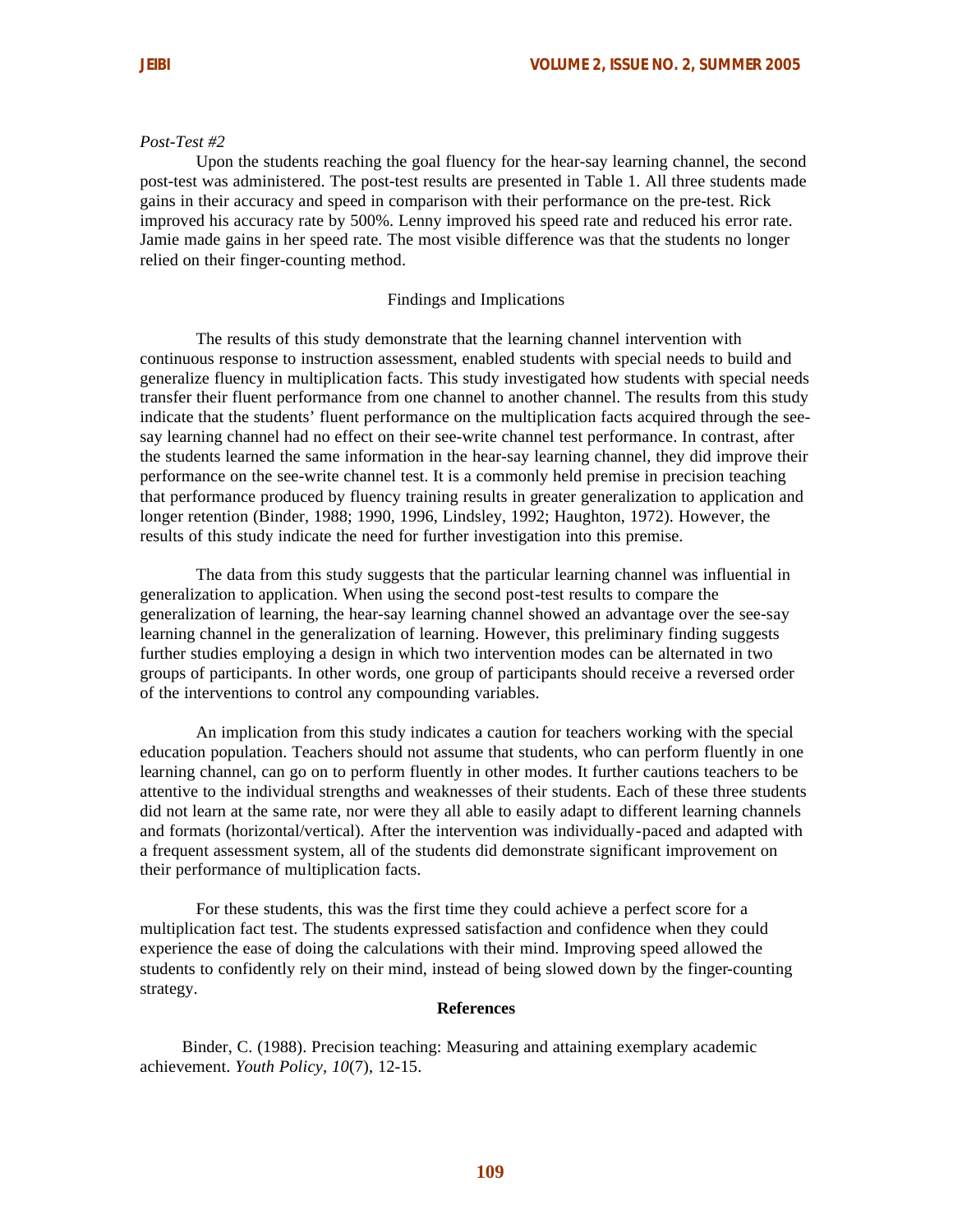Binder, C. (1990). Precision teaching and curriculum based measurement*. Journal of Precision Teaching, 7*(2), 33-35.

Binder, C. (1996). Behavioral fluency: Evolution of a new paradigm. *The Behavior Analyst, 19*(2), 163-197.

Byrnes, M. E., Macfarlane, C. A., Young, K. R., & West, R. P. (1990). Using precision teaching to teach minimum competency test skills. *Teaching Exceptional Children, 22*(4), 58-61.

Casey, J., McLaughlin, T.F., Weber, K.P., & Everson, M. (2003). The effects of five minute practice, unlimited practice, with SAFMED cards on correct and error rate in math facts for two elementary school children with learning disabilities. *International Journal of Special Education, 18*(1), 66-72.

DuVall, T.D., McLaughlin, T.F., & Sederstrom, G.C. (2003). The differential effects of skip counting and previewing on accuracy and fluency of math facts with middle school children with learning disabilities. *International Journal of Special Education, 18*(1), 1-6.

Eshleman, J.W. (2000). *Guidelines and Considerations for SAFMEDS*. Retrieved December 10, 2003, from http://members.aol.com/standardcharter/safmeds.html

Haughton, E. C. (1972). Aims: Growing and sharing. In J. B. Jordan & L. S. Robbins (Eds.), *Let's try doing something else kind of thing* (pp. 20-39). Arlington, VA: Council on Exceptional Children.

Haughton, E. C. (1980). Practicing practices: Learning by activity. *Journal of Precision Teaching, 1*(3), 3-20.

Heward, W.L. (2006). *Exceptional Children: An introduction to special education (8th Ed.).* Upper Saddle River, NJ. Pearson Prentice Hall.

Johnson, K.R., & Layng, T.V.J. (1992) Breaking the structuralist barrier: Literacy and numeracy with fluency. *American Psychologist*, *47*(11), 1475-1490.

Lin, F., and Kubina, R.M. (2004). Learning channels and verbal behavior. *The Behavior Analyst Today, 5*(1), 1-14.

Lindsley, O.R. (1992). Precision teaching: Discoveries and effects. *Journal of Applied Behavior Analysis, 25*(1), 51-57.

Lindsley, O. R. (1998). Learning channels next: Let's go. *Journal of Precision Teaching and Celeration, 15*, 2-4.

National Council of Teachers of Mathematics (2000). *Principles and Standards for School Mathematics.* Reston, VA: Author.

Skinner, B.F. (1986). The evolution of verbal behavior. *Journal of the Experimental Analysis of Behavior, 45,* 115-22.